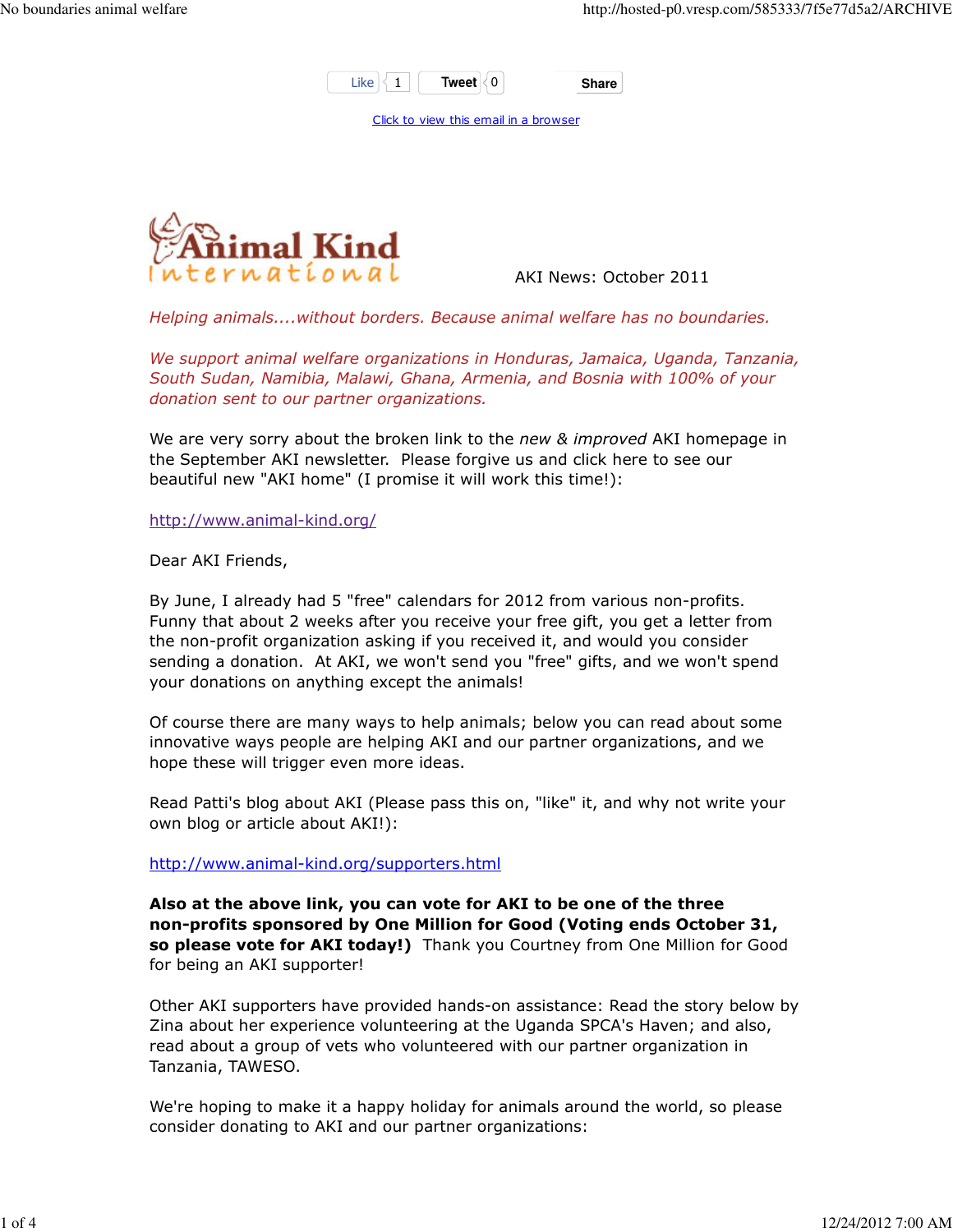#### http://www.animal-kind.org/supportus.html

[Also at the above link you can show your support for AKI by signing up for GoodSearch and GoodShop, and designate AKI to receive a % from your holiday (and year-round!) purchases.]

And as always, we sincerely appreciate it if you forward this newsletter on to friends, family, and colleagues who also care about animals--that is one other great way to show support for AKI:

#### Forward this message to a friend

This morning, I received a message from Dr. Richard with the Lilongwe SPCA that once again reminded me how much our partner organizations rely on us so they can continue to help animals:

### Thanks so much for the funds. We are struggling at the moment with our finances. The check will greatly support our work. Thanks ever so much for believing in LSPCA.

Read about the LSPCA here, and I think you'll also decide to become an AKI supporter:

http://www.animal-kind.org/malawigroup.html

# Zina's Ugandan Adventure

In 2010, I planned a trip to Kampala to volunteer for a month and knew I wanted to work with animals and children. It was important for me to work with groups that were locally focused and who truly needed hands-on assistance. With my previous experience working with street dogs and cats in Senegal, I knew Uganda SPCA was the perfect opportunity. I then went back in August 2011, and



volunteered again at the USPCA's Haven. Compared to the US, the challenges that the Uganda SPCA faces are intensified due to the tremendous numbers of animals who need assistance, the small number of staff who have little or no training with animals prior to employment at the shelter, the facility condition and location, and access to trained volunteers. Any animal rescue organization faces some of the same issues as the USPCA when it comes to the large numbers of animals who are on the street or in inappropriate, abusive homes. There are the constant issues of not enough adoptions to offset the number of animals coming in, lack of public education on proper pet ownership, lack of funding. I believe to "recruit" continuous support for the USPCA is the best assistance that can be provided. This support must come largely from outside Uganda since in the country, there are so few people who can afford to donate to charities. Support could include financial donations on a monthly basis (greatly needed!) or on a project basis, spreading the word about the difficulties the USPCA is up against in comparison to US organizations, trying to establish partnerships with US companies who may have business connections in Uganda. If you can get individuals to travel to the Haven as part of a volunteer vacation, they will have no choice but to become committed. These are the best partners the USPCA can have, those who have experienced it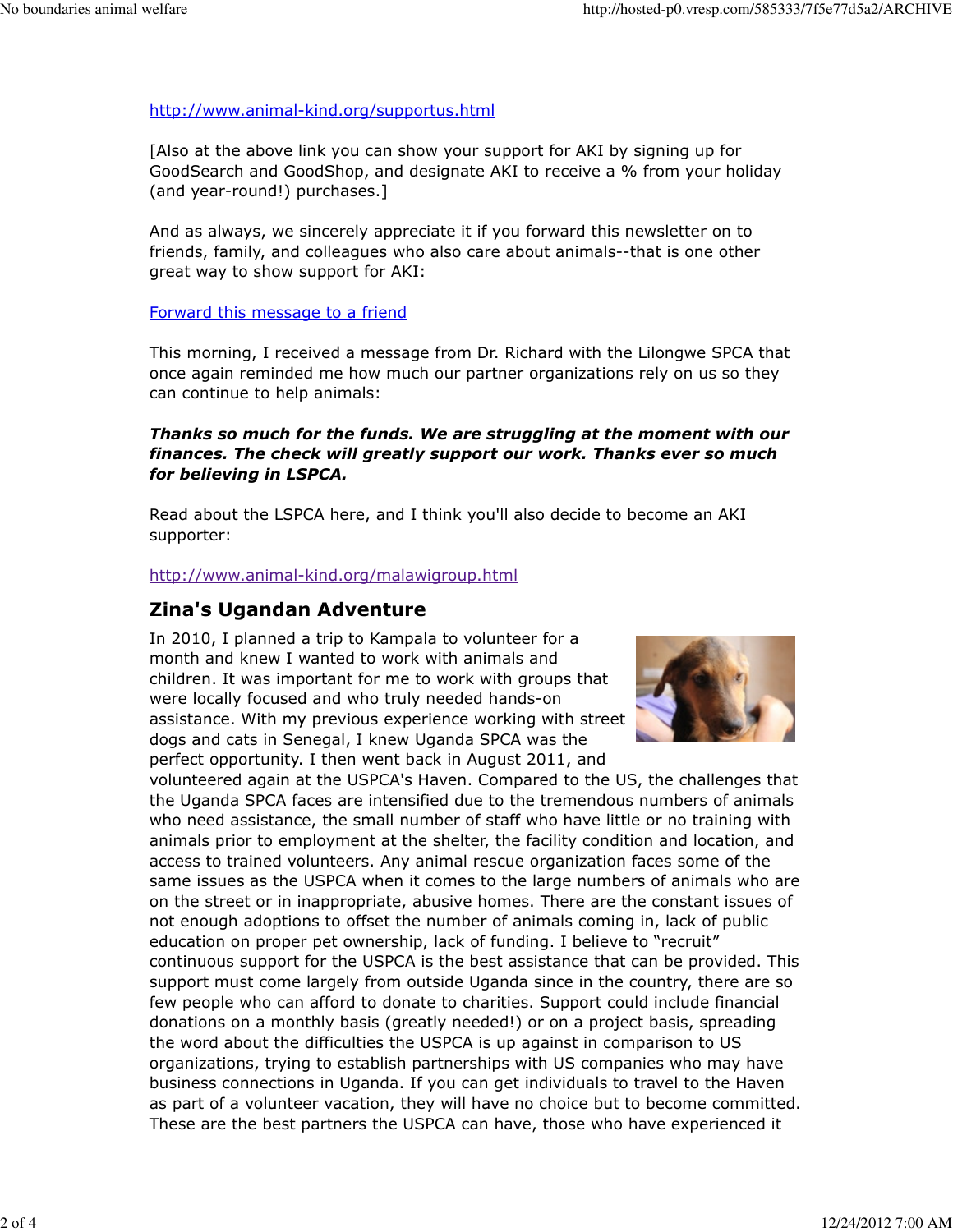personally. Specifically, I am trying to raise money to help the USPCA purchase land to create a larger sanctuary.

AKI: Along with Zina and the USPCA, we envision a small-scale Best Friends-type facility (a la Kanab, Utah)—it would be the 1st in Africa, a place where animals and people could find sanctuary, learn from each other, and find their best friends. The Haven is the only animal shelter in Uganda, and can comfortably house only about 80 dogs and 30 cats (one of the current residents is pictured above in a photo that Zina sent us). Those interested can donate to this effort through AKI: designate the USPCA sanctuary fund.

## TAWESO hosts American volunteers



Photo: Lining up for the Vet Outreach Clinic

TAWESO's Dr. Thomas sent us photos and the following report: It was a great pleasure and for the first time to host 11 American volunteers at TAWESO. We planned their





The latest from the spay/neuter campaign in Namibia's rural areas is:

15 dogs and 1 cat were sterilised over 3 days. This included: 9 female and 6 male dogs